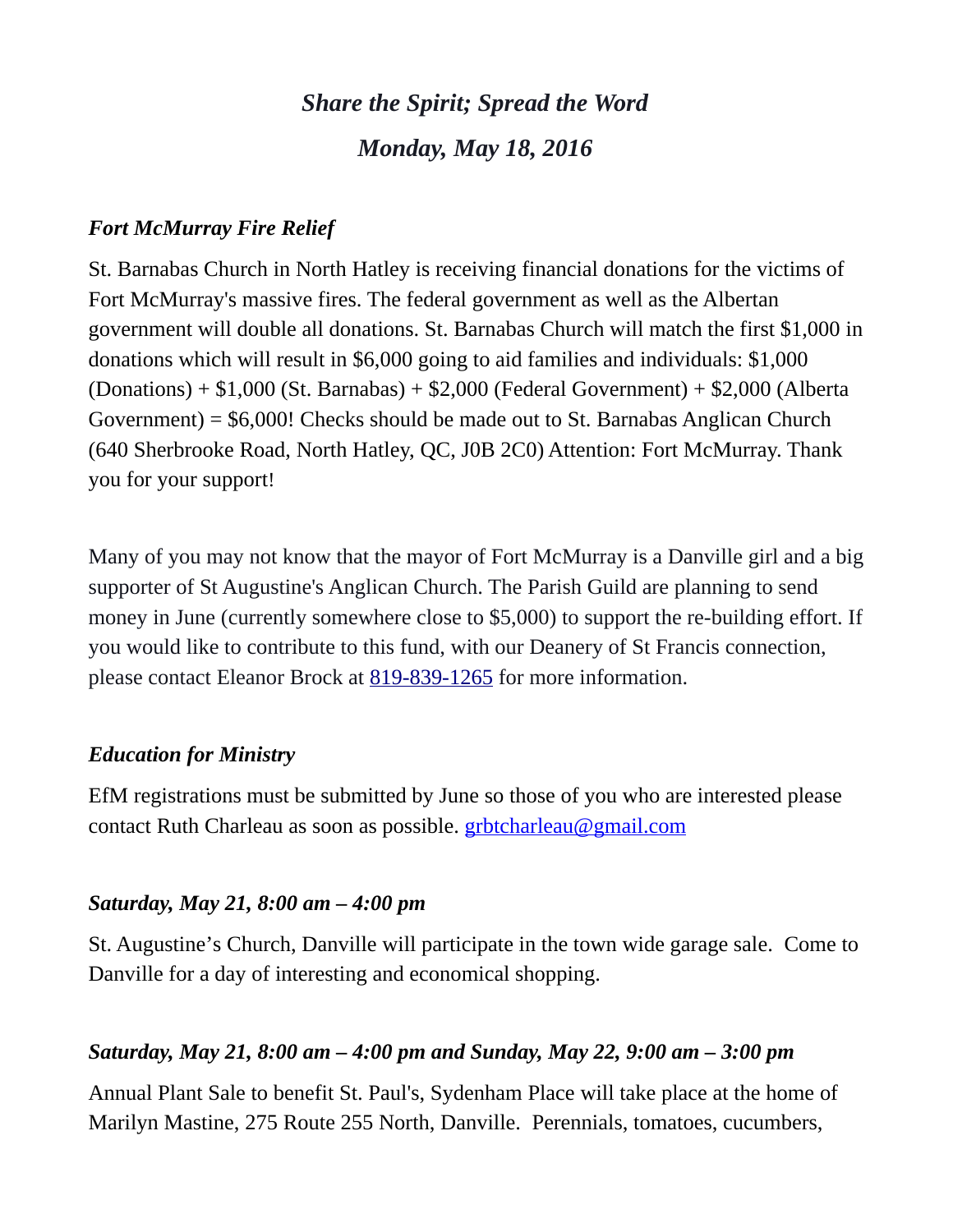### *Saturday, May 21, 9:00 am – 3:00 pm*

St George's Church, Ayer's Cliff - Come see what's at our Spring Rummage Sale. Lots of clothes, household goods and much more.

# *Sunday, May 22, 4:00 pm*

St George's Church, Lennoxville - Celebrating Her Majesty the Queen.

The general public is cordially invited to a sung Evensong event that will be held at St. George's Anglican Church, located at 84 Queen Street in Lennoxville (Sherbrooke), for the official Canadian commemoration of Her Majesty the Queen's  $90<sup>th</sup>$  birthday. A party featuring refreshments, a draw and a fraternal gathering will follow. Both the event and the parking are free for anyone attending. For any additional information, please contact Marc Nadeau at [\(819\) 933-1984](tel:(819)%20933-1984) or at the following email address: [marc.nadeau.74@gmail.com](mailto:marc.nadeau.74@gmail.com)

# **Friday, May 27, 7:00 pm – Sunday, May 29, 2:00 pm**

St Anne's Church, Richmond - Diocesan Youth Retreat & St Francis Deanery 5th Sunday Service. All youth, 17 and under, are invited for a 2 day retreat which will end with a youth-led worship service for our 5th Sunday Deanery Eucharist followed by a pot-luck lunch. Contact [lynndillabough@gmail.com](https://webmail.ubishops.ca/owa/redir.aspx?REF=E0UZUrCIOcgLF1G_4qECzq3OrI1Fn6f2O_cEChPNSZXMHau5IF7TCAFtYWlsdG86bHlubmRpbGxhYm91Z2hAZ21haWwuY29t) for a registration form.

## *Saturday, June 4, 9:30 am – 3:30 pm*

Lennoxville - The Skills of Healing: Care For Others, Care For Yourself. All are welcome to attend, and you do not need to be a member of the Deanery Pastoral Ministry Team. There is no cost for this event, but donations would be welcomed to offset the cost of future workshops. Please contact Canon Lynn Dillabough to register at [lynndillabough@gmail.com](https://webmail.ubishops.ca/owa/redir.aspx?SURL=hdjYUT7WCUNYqFZijozknMHWJ3aRy6vsqTzrilp56ZtP3_2s-BXTCG0AYQBpAGwAdABvADoAbAB5AG4AbgBkAGkAbABsAGEAYgBvAHUAZwBoAEAAZwBtAGEAaQBsAC4AYwBvAG0A&URL=mailto%3Alynndillabough@gmail.com)

## *Sunday, June 26th, 2:30 - 4:00 pm*